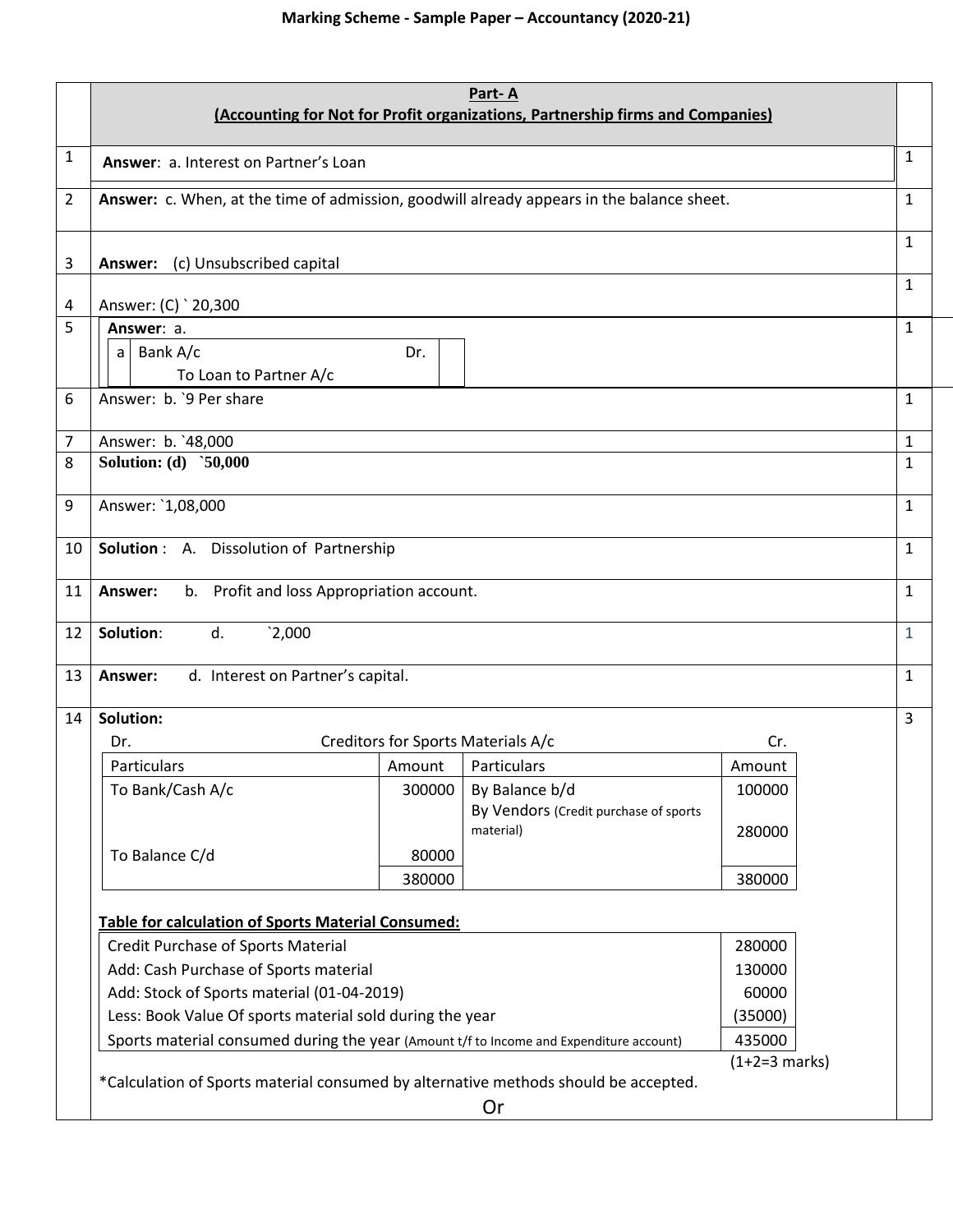| Dr.                                                       | Subscription A/c |                    |                           |                                 |                                       | Cr.                   |
|-----------------------------------------------------------|------------------|--------------------|---------------------------|---------------------------------|---------------------------------------|-----------------------|
| Particulars                                               | Amount           | Particulars        |                           |                                 |                                       | Amount                |
| To Balance b/d (arrears in Beginning)                     | 40000            |                    |                           |                                 | By Balance b/d (advance in beginning) | 35000                 |
| To Income and Expenditure A/c                             | 785000           |                    |                           |                                 | By Receipts and payments A/c          | 780000                |
| To Balance C/d (advance at end)                           | 55000            |                    |                           |                                 | By Income and Expenditure A/c         | 15000                 |
|                                                           |                  |                    |                           | By Balance C/d (arrears at end) |                                       | 50000                 |
|                                                           | 880000           |                    |                           |                                 |                                       | 880000                |
| Solution:                                                 |                  |                    |                           |                                 |                                       |                       |
|                                                           | Journal          |                    |                           |                                 |                                       |                       |
| Date<br>Particulars                                       |                  |                    | L.F.                      |                                 | Debit (`)                             | Credit (`)            |
| Raina's Capital A/c<br>31.3.20                            |                  | Dr.                |                           |                                 | 11,410                                |                       |
| To Rohit's capital A/c                                    |                  |                    |                           |                                 |                                       | 10,150                |
| To Raman's Capital A/c                                    |                  |                    |                           |                                 |                                       | 1,260                 |
| (Being adjustment entry passed)                           |                  |                    |                           |                                 |                                       |                       |
| Particulars                                               | Rohit            |                    |                           |                                 |                                       |                       |
|                                                           |                  | 10,000             | Raman                     | 6,000                           | Raina<br>8,000                        | Firm<br>(24,000)      |
| 1. Interest on Capital                                    |                  |                    |                           |                                 |                                       |                       |
| 2. Interest on Drawings                                   |                  | (300)              |                           | (300)                           | (300)                                 | 900                   |
| Profit Wrongly Distributed in equal ratio<br>3.           |                  | (24,000)           |                           | (24,000)                        | (24,000)                              | 72,000                |
| Total<br>Distribution of profit in the ratio of 5:4:1     |                  | (14, 300)<br>24450 |                           | (18, 300)<br>19560              | (16300)<br>4890                       | (48,900)<br>48900     |
| Net Effect                                                |                  | 10,150             |                           | 1,260                           | (11410)                               |                       |
|                                                           |                  |                    |                           |                                 |                                       | $(1.5+2.5 = 4$ marks) |
|                                                           | Or               |                    |                           |                                 |                                       |                       |
| <b>Solution:</b><br><b>Calculation of Opening Capital</b> |                  |                    |                           |                                 |                                       |                       |
| <b>Particulars</b>                                        |                  |                    | $\boldsymbol{\mathsf{A}}$ |                                 |                                       | $\, {\bf B}$          |
|                                                           |                  |                    |                           |                                 |                                       |                       |
| <b>Closing Capital</b>                                    |                  |                    |                           | 1,60,000                        |                                       | 1,40,000              |
| Add: Drawings                                             |                  |                    |                           | 30,000                          |                                       | 30,000                |
| Less: Profits                                             |                  |                    |                           | (37, 800)                       |                                       | (25, 200)             |
| Less: Interest on Capital                                 |                  |                    |                           | 1,52,200<br>13,836              |                                       | 1,44,800<br>13,164    |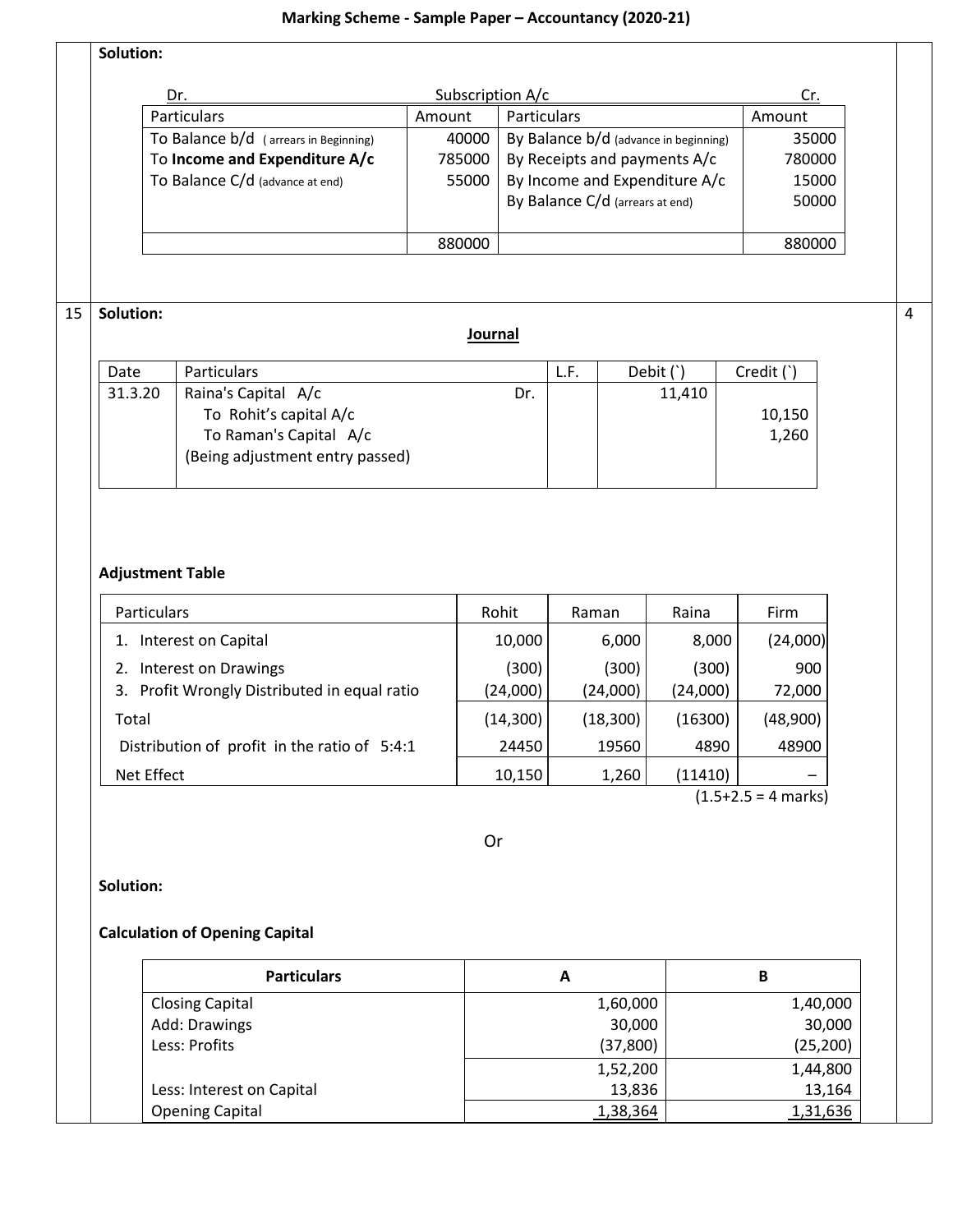| <b>Workings:</b>                                             |                   |
|--------------------------------------------------------------|-------------------|
| Total Closing Capital (of A and B) = $1,60,000 + 1,40,000 =$ | 3,00,000          |
| Add: Total Drawings (of A and B) =                           | 60,000            |
| Less: Profits (including interest on Capital)=               | (90,000)          |
| Total Capital in the beginning of the year =                 | 2,70,000          |
|                                                              |                   |
| Interest on Capital = $10\%$ of 2,70,000 =                   | 27,000            |
|                                                              |                   |
| Divisible profits = $90,000 - 27,000 =$                      | 63,000            |
|                                                              | $(2+2 = 4$ marks) |
|                                                              |                   |

16 **Solution:**

| <b>Date</b> | <b>Particulars</b>                                                |     | L.F. | Debit $()$    | Credit()      |
|-------------|-------------------------------------------------------------------|-----|------|---------------|---------------|
|             | Share Capital A/c                                                 | Dr. |      | 4,000 $1/2$   |               |
|             | Securities Premium Reserve A/c                                    | Dr. |      | 1,000         |               |
|             | To Share Forfeiture A/c                                           |     |      |               | $1,500$ $1/2$ |
|             | To Calls in Arrears A/c                                           |     |      |               | 3,500         |
|             | (Being 500 shares forfeited for non-payment of `_7 per            |     |      |               |               |
|             | share including premium of '2 per share). $\frac{1}{2}$           |     |      |               |               |
|             | Bank A/c                                                          | Dr. |      | $2,700$ $1/2$ |               |
|             | Share Forfeiture A/c                                              | Dr. |      | 300 $1/2$     |               |
|             | To Share Capital A/c                                              |     |      |               | 3000 $1/2$    |
|             | (Being $\frac{300}{1/2}$ shares reissued at `9 per share as fully |     |      |               |               |
|             | paid).                                                            |     |      |               |               |
|             | Share forfeiture A/c                                              | Dr. |      | 600           |               |
|             | To Capital Reserve A/c                                            |     |      |               | 600           |
|             | (Being forfeiture money transferred to capital reserve)           |     |      |               |               |

| Dr.  | Share forfeiture A/C                                             |                           |      |                      |        |
|------|------------------------------------------------------------------|---------------------------|------|----------------------|--------|
| Date | Particulars                                                      | Amount                    | Date | Particulars          | Amount |
|      | To Share Capital A/c<br>To Capital reserve A/c<br>To Balance c/d | $300$ $1/2$<br>600<br>600 |      | By Share Capital A/c | 1500   |
|      |                                                                  | 1500                      |      |                      | 1500   |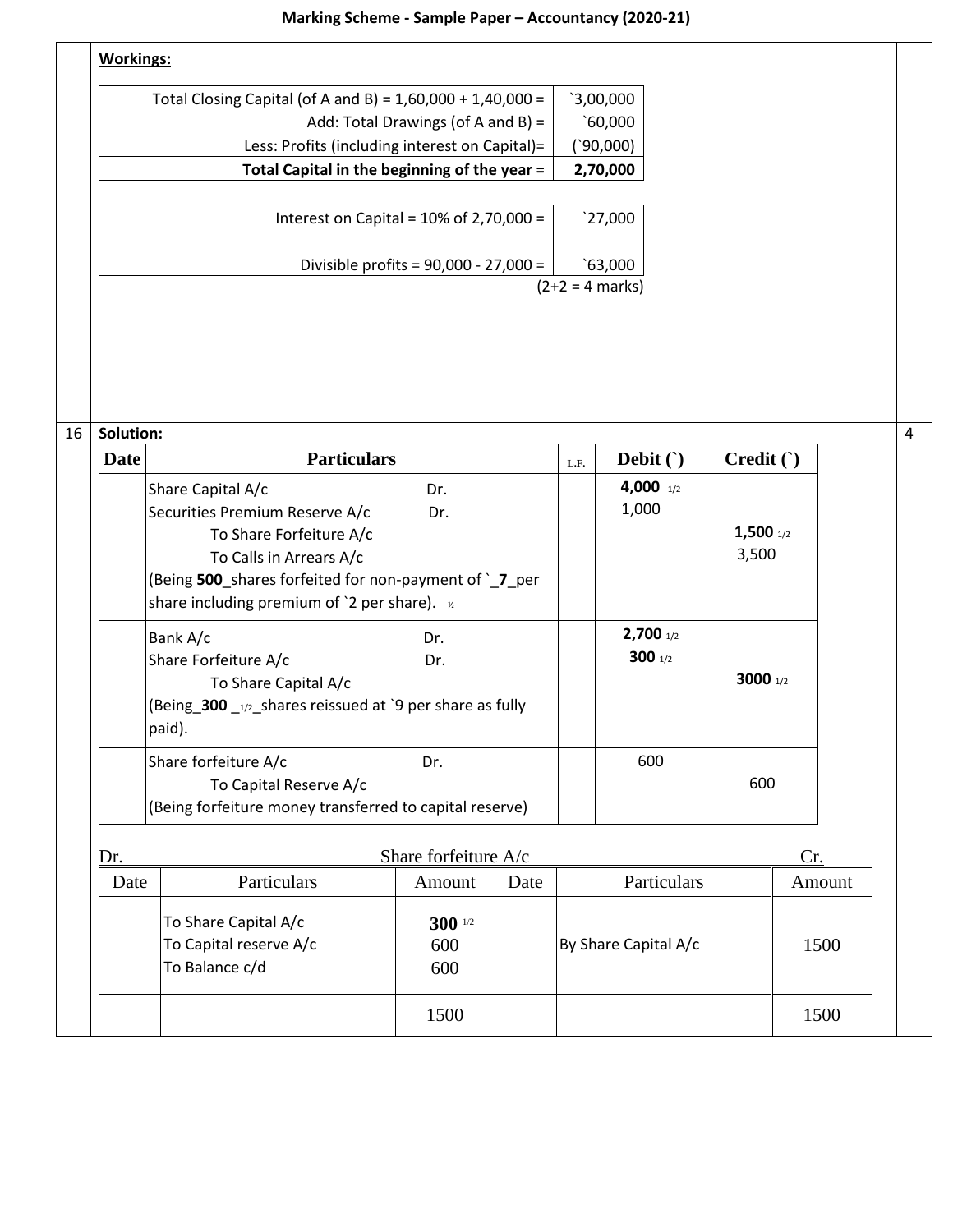|  | Marking Scheme - Sample Paper - Accountancy (2020-21) |  |
|--|-------------------------------------------------------|--|
|--|-------------------------------------------------------|--|

| 17 | Solution:                             |                                                                                                                                                                                                                                                                                                                                                                                                                                                                                                                                  | Journal                                          |                                 |                                          |                    |          | $\overline{4}$ |
|----|---------------------------------------|----------------------------------------------------------------------------------------------------------------------------------------------------------------------------------------------------------------------------------------------------------------------------------------------------------------------------------------------------------------------------------------------------------------------------------------------------------------------------------------------------------------------------------|--------------------------------------------------|---------------------------------|------------------------------------------|--------------------|----------|----------------|
|    | S.no.                                 | Particulars                                                                                                                                                                                                                                                                                                                                                                                                                                                                                                                      |                                                  | L.F.                            | Debit $()$                               | Credit (`)         |          |                |
|    | (i)                                   | X's Capital A/c                                                                                                                                                                                                                                                                                                                                                                                                                                                                                                                  | Dr.                                              |                                 | 5,000                                    |                    |          |                |
|    |                                       | To Y's Capital A/c                                                                                                                                                                                                                                                                                                                                                                                                                                                                                                               |                                                  |                                 |                                          | 5,000              |          |                |
|    |                                       | (Being Realization expenses of `. 5,000 were                                                                                                                                                                                                                                                                                                                                                                                                                                                                                     |                                                  |                                 |                                          |                    |          |                |
|    |                                       | to be borne by X, whereas, paid by Y.)                                                                                                                                                                                                                                                                                                                                                                                                                                                                                           |                                                  |                                 |                                          |                    |          |                |
|    | (ii)                                  | X's Capital A/c                                                                                                                                                                                                                                                                                                                                                                                                                                                                                                                  | Dr                                               |                                 | 5,000                                    |                    |          |                |
|    |                                       | Y's Capital A/c                                                                                                                                                                                                                                                                                                                                                                                                                                                                                                                  | Dr                                               |                                 | 5,000                                    |                    |          |                |
|    |                                       | A's Capital A/c<br>B's Capital A/c                                                                                                                                                                                                                                                                                                                                                                                                                                                                                               | Dr                                               |                                 | 5,000<br>5,000                           |                    |          |                |
|    |                                       | To Realization A/c                                                                                                                                                                                                                                                                                                                                                                                                                                                                                                               | Dr                                               |                                 |                                          | 20,000             |          |                |
|    |                                       | (Investments taken over by all partners)                                                                                                                                                                                                                                                                                                                                                                                                                                                                                         |                                                  |                                 |                                          |                    |          |                |
|    |                                       |                                                                                                                                                                                                                                                                                                                                                                                                                                                                                                                                  |                                                  |                                 |                                          |                    |          |                |
|    | (iii)                                 | Y's Loan A/c                                                                                                                                                                                                                                                                                                                                                                                                                                                                                                                     | Dr.                                              |                                 | 50,000                                   |                    |          |                |
|    |                                       | To Bank A/c                                                                                                                                                                                                                                                                                                                                                                                                                                                                                                                      |                                                  |                                 |                                          | 48,000             |          |                |
|    |                                       | To Realization A/c                                                                                                                                                                                                                                                                                                                                                                                                                                                                                                               |                                                  |                                 |                                          | 2,000              |          |                |
|    |                                       | (Y's loan of `50,000 settled at `48,000)                                                                                                                                                                                                                                                                                                                                                                                                                                                                                         |                                                  |                                 |                                          |                    |          |                |
|    | (iv)                                  | No Entry                                                                                                                                                                                                                                                                                                                                                                                                                                                                                                                         |                                                  |                                 |                                          | $(1 \times 4 = 4)$ |          |                |
|    |                                       |                                                                                                                                                                                                                                                                                                                                                                                                                                                                                                                                  |                                                  |                                 |                                          |                    |          |                |
| 18 | Answer:                               |                                                                                                                                                                                                                                                                                                                                                                                                                                                                                                                                  |                                                  |                                 |                                          |                    |          | $\overline{4}$ |
|    | 3.                                    | no interest on capital is payable.<br>2. In the absence of partnership deed, the provisions of partnership act 1932 will apply according to which<br>interest on loan by partner will be paid @6% pa.<br>In the absence of partnership deed, the provisions of partnership act 1932 will apply according to which<br>profits will be shared equally.<br>4. In the absence of partnership deed, the provisions of partnership act 1932 will be applicable according to<br>which no salary/remuneration is payable to any partner. |                                                  |                                 |                                          | $(1 \times 4 = 4)$ |          |                |
| 19 |                                       |                                                                                                                                                                                                                                                                                                                                                                                                                                                                                                                                  |                                                  |                                 |                                          |                    |          | $6\,$          |
|    | Solution:                             |                                                                                                                                                                                                                                                                                                                                                                                                                                                                                                                                  | Income & Expenditure A/c                         |                                 |                                          |                    |          |                |
|    | Dr.                                   |                                                                                                                                                                                                                                                                                                                                                                                                                                                                                                                                  | for the year ending 31 <sup>st</sup> March, 2020 |                                 |                                          |                    | Cr.      |                |
|    |                                       | Expenditure                                                                                                                                                                                                                                                                                                                                                                                                                                                                                                                      | Amount                                           |                                 | Income                                   | Amount             |          |                |
|    |                                       | To Loss on Sale of Medical Equipment <sup>%</sup>                                                                                                                                                                                                                                                                                                                                                                                                                                                                                | 10,000                                           | By Subscription 1/2             |                                          |                    | 60,000   |                |
|    |                                       | To Doctors and Coaches Honorarium <sup>1/2</sup>                                                                                                                                                                                                                                                                                                                                                                                                                                                                                 | 25,000                                           | By Entrance Fees <sup>1/2</sup> |                                          |                    | 25,000   |                |
|    | To Medicine Consumed <sup>1/2</sup>   |                                                                                                                                                                                                                                                                                                                                                                                                                                                                                                                                  | 15,500                                           |                                 | By Miscellaneous Receipts <sup>1/2</sup> |                    | 15,000   |                |
|    |                                       | To Depreciation on Medical Equipment <sup>%</sup>                                                                                                                                                                                                                                                                                                                                                                                                                                                                                | 25,000                                           | income) $^{1/2}$                | By Deficit (excess of expenditure over   |                    | 21,500   |                |
|    | To General Expenses <sup>1/2</sup>    |                                                                                                                                                                                                                                                                                                                                                                                                                                                                                                                                  | 8,000                                            |                                 |                                          |                    |          |                |
|    | To Newspaper <sup>1/2</sup>           |                                                                                                                                                                                                                                                                                                                                                                                                                                                                                                                                  | 8,000                                            |                                 |                                          |                    |          |                |
|    | To Rent, Rates & Taxes <sup>1/2</sup> |                                                                                                                                                                                                                                                                                                                                                                                                                                                                                                                                  | 5,000                                            |                                 |                                          |                    |          |                |
|    | To Tournament Expenses <sup>%</sup>   |                                                                                                                                                                                                                                                                                                                                                                                                                                                                                                                                  | 25,000                                           |                                 |                                          |                    |          |                |
|    |                                       |                                                                                                                                                                                                                                                                                                                                                                                                                                                                                                                                  |                                                  |                                 |                                          |                    |          |                |
|    |                                       |                                                                                                                                                                                                                                                                                                                                                                                                                                                                                                                                  | 1,21,500                                         |                                 |                                          |                    | 1,21,500 |                |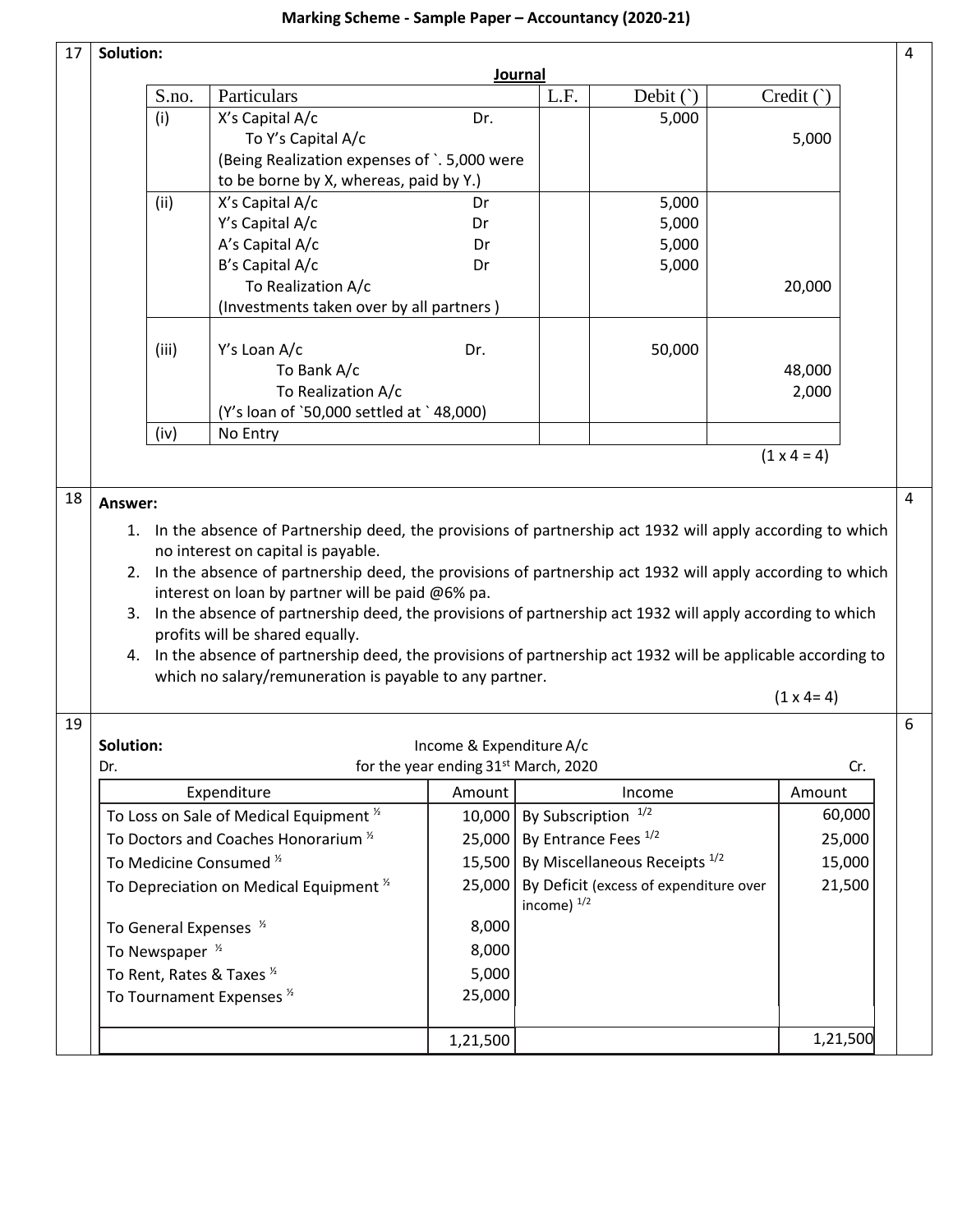| Date | <b>Particulars</b>                                                                 | L.F. | Debit (`) | Credit(`) |           |
|------|------------------------------------------------------------------------------------|------|-----------|-----------|-----------|
|      | Building A/c                                                                       | Dr.  |           | 35,00,000 |           |
|      | Plant & Machinery A/c                                                              | Dr.  |           | 8,00,000  |           |
|      | Stock A/c                                                                          | Dr.  |           | 4,00,000  |           |
|      | Trade Receivables A/c                                                              | Dr.  |           | 4,00,000  |           |
|      | Goodwill A/c                                                                       | Dr.  |           | 10,00,000 |           |
|      | To Creditors A/c                                                                   |      |           |           | 3,00,000  |
|      | To Outstanding Expenses A/c                                                        |      |           |           | 1,00,000  |
|      | To Ajay Enterprises A/c                                                            |      |           |           | 57,00,000 |
|      | (Being assets and liabilities of business taken over,<br>recorded at agreed value) |      |           |           |           |
|      | Ajay Enterprises A/c                                                               | Dr.  |           | 57,00,000 |           |
|      | To Bank A/c                                                                        |      |           |           | 7,00,000  |
|      | To 9% Debentures A/c                                                               |      |           |           | 40,00,000 |
|      | To Securities Premium Reserve A/c                                                  |      |           |           | 10,00,000 |
|      | (Being purchase consideration paid to<br>enterprises)                              | Ajay |           |           |           |

ii)

#### **Journal of Z Ltd.**

|        |                                                               |     | L.F |           |            |
|--------|---------------------------------------------------------------|-----|-----|-----------|------------|
| Date   | Particulars                                                   |     |     | Debit (`) | Credit (`) |
| 2019   | Bank A/c                                                      | Dr. |     | 21,00,000 |            |
| Apr-01 | To Debenture Application and Allotment A/c                    |     |     |           | 21,00,000  |
|        | (Being application money received on 20,000 8%<br>debentures) |     |     |           |            |
|        | Debenture Application and Allotment A/c                       | Dr. |     | 21,00,000 |            |
| Apr-01 | Loss on Issue of Debentures A/c                               | Dr. |     | 1,00,000  |            |
|        | To 8% Debentures A/c                                          |     |     |           | 10,00,000  |
|        | To Securities Premium Reserve A/c                             |     |     |           | 50,000     |
|        | To Premium on Redemption of Debentures A/c                    |     |     |           | 1,00,000   |
|        | To Bank A/c                                                   |     |     |           | 10,50,000  |
|        | (Being debentures allotted and the balance refunded)          |     |     |           |            |
|        |                                                               |     |     |           |            |
| 2020   | Securities Premium Reserve A/c                                | Dr. |     | 50,000    |            |
| Mar-31 | Statement of Profit and Loss A/c                              | Dr. |     | 50,000    |            |
|        | To Loss on Issue of Debentures A/c                            |     |     |           | 1,00,000   |
|        | (Being loss on Issue of Debentures written off)               |     |     |           |            |

 $(0.5+1.5+1 = 3$  marks)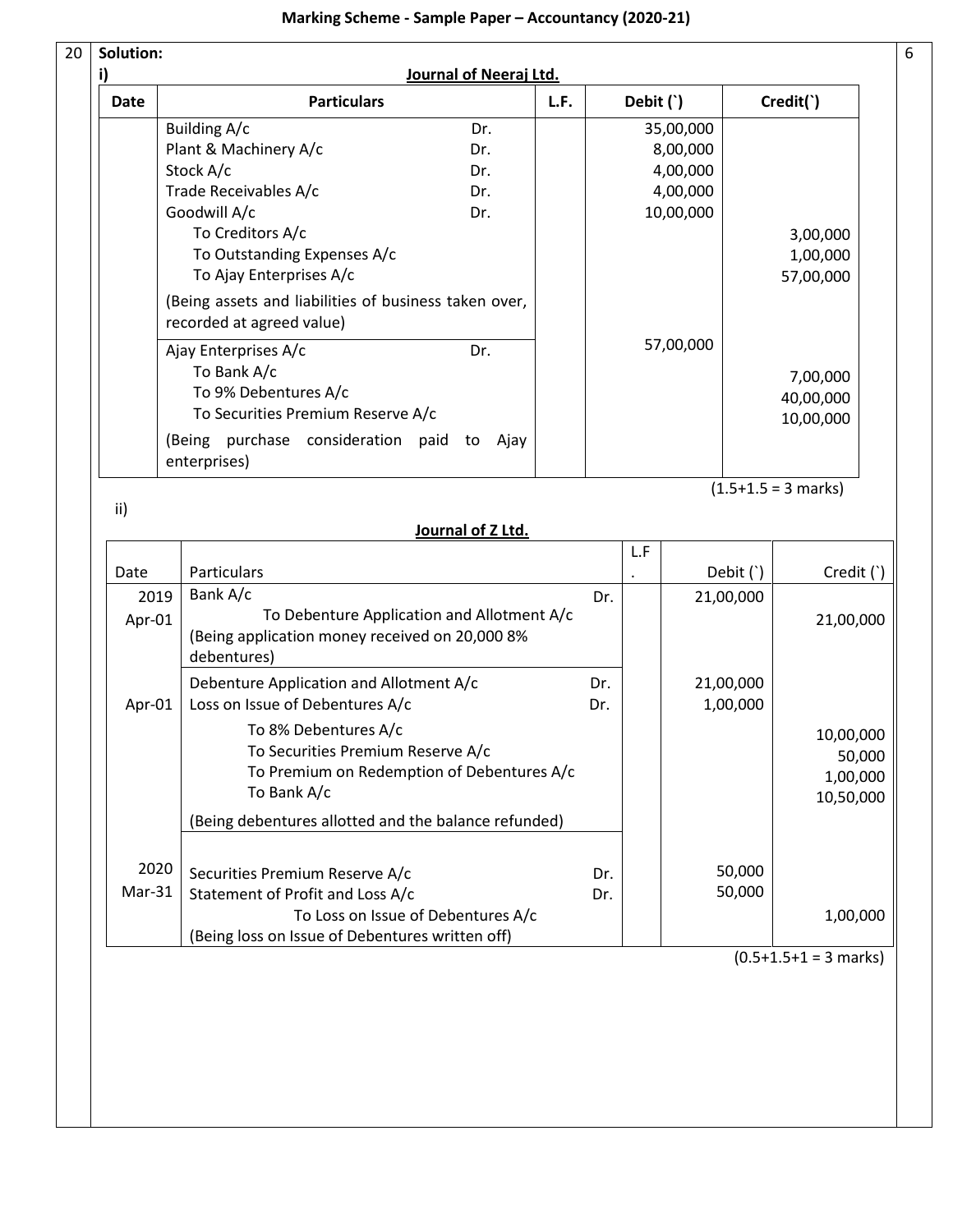8

|                | Journal                                                                                                      |     |      |        |        |              |
|----------------|--------------------------------------------------------------------------------------------------------------|-----|------|--------|--------|--------------|
| Date           | Particulars                                                                                                  |     | L.F. | Debit  | Credit |              |
| 1st April'20   | Revaluation A/c                                                                                              | Dr. |      | 20000  |        | 0.5          |
|                | To Plant and Machinery A/c                                                                                   |     |      |        | 20000  |              |
|                | (Being plant and machinery revalued)                                                                         |     |      |        |        |              |
| 1st April'20   | Land and Building A/c                                                                                        | Dr. |      | 40000  |        | $\mathbf{1}$ |
|                | Provision for Doubtful debts A/c                                                                             | Dr. |      | 40000  |        |              |
|                | To Revaluation A/c                                                                                           |     |      |        | 80000  |              |
|                | (Being land and building revalued and provision<br>for doubtful debts written back)                          |     |      |        |        |              |
| $1st$ April'20 | Creditors A/c                                                                                                | Dr. |      | 40000  |        | 1            |
|                | To Bills Payable A/c                                                                                         |     |      |        | 40000  |              |
|                | (Being Bills accepted from Mr. Anil)                                                                         |     |      |        |        |              |
| 1st April'20   | Revaluation A/c                                                                                              | Dr. |      | 60000  |        | 1            |
|                | To Sunaina's current A/c                                                                                     |     |      |        | 36000  |              |
|                | To Tamanna's current A/c                                                                                     |     |      |        | 24000  |              |
|                | (Being profit on revaluation credited to partners<br>current account)                                        |     |      |        |        |              |
| 1st April'20   | Sunaina's current A/c                                                                                        | Dr. |      | 12000  |        | 0.5          |
|                | Tamanna's current A/c                                                                                        | Dr. |      | 8000   |        |              |
|                | To Goodwill A/c                                                                                              |     |      |        | 20000  |              |
|                | (Being Goodwill written off)                                                                                 |     |      |        |        |              |
| $1st$ April'20 | Cash A/c                                                                                                     | Dr. |      | 110000 |        | 1            |
|                | To Pranav's Capital A/c                                                                                      |     |      |        | 100000 |              |
|                | To Premium for Goodwill A/c                                                                                  |     |      |        | 10000  |              |
|                | (Being capital and premium brought in by new<br>partner)                                                     |     |      |        |        |              |
| 1st April'20   | Premium for Goodwill A/c                                                                                     | Dr. |      | 10000  |        | 1.5          |
|                | To Sunaina's current A/c                                                                                     |     |      |        | 6000   |              |
|                | To Tamanna's current A/c                                                                                     |     |      |        | 4000   |              |
|                | (Being Premium distributed among sacrificing<br>partners)                                                    |     |      |        |        |              |
| 1st April'20   | General Reserve A/c                                                                                          | Dr. |      | 120000 |        | 0.5          |
|                | To Sunaina's current A/c                                                                                     |     |      |        | 72000  |              |
|                | To Tamanna's current A/c                                                                                     |     |      |        | 48000  |              |
|                | (Being reserve distributed among old partners)                                                               |     |      |        |        |              |
| 1st April'20   | Workmen Compensation Reserve A/c                                                                             | Dr. |      | 50000  |        | $\mathbf{1}$ |
|                | To Claim for workmen compensation                                                                            |     |      |        | 20000  |              |
|                | To Sunaina's current A/c                                                                                     |     |      |        | 18000  |              |
|                | To Tamanna's current A/c                                                                                     |     |      |        | 12000  |              |
|                | (Being provision for workmen compensation<br>provided and balance reserve distributed among<br>old partners) |     |      |        |        |              |

**Solution:**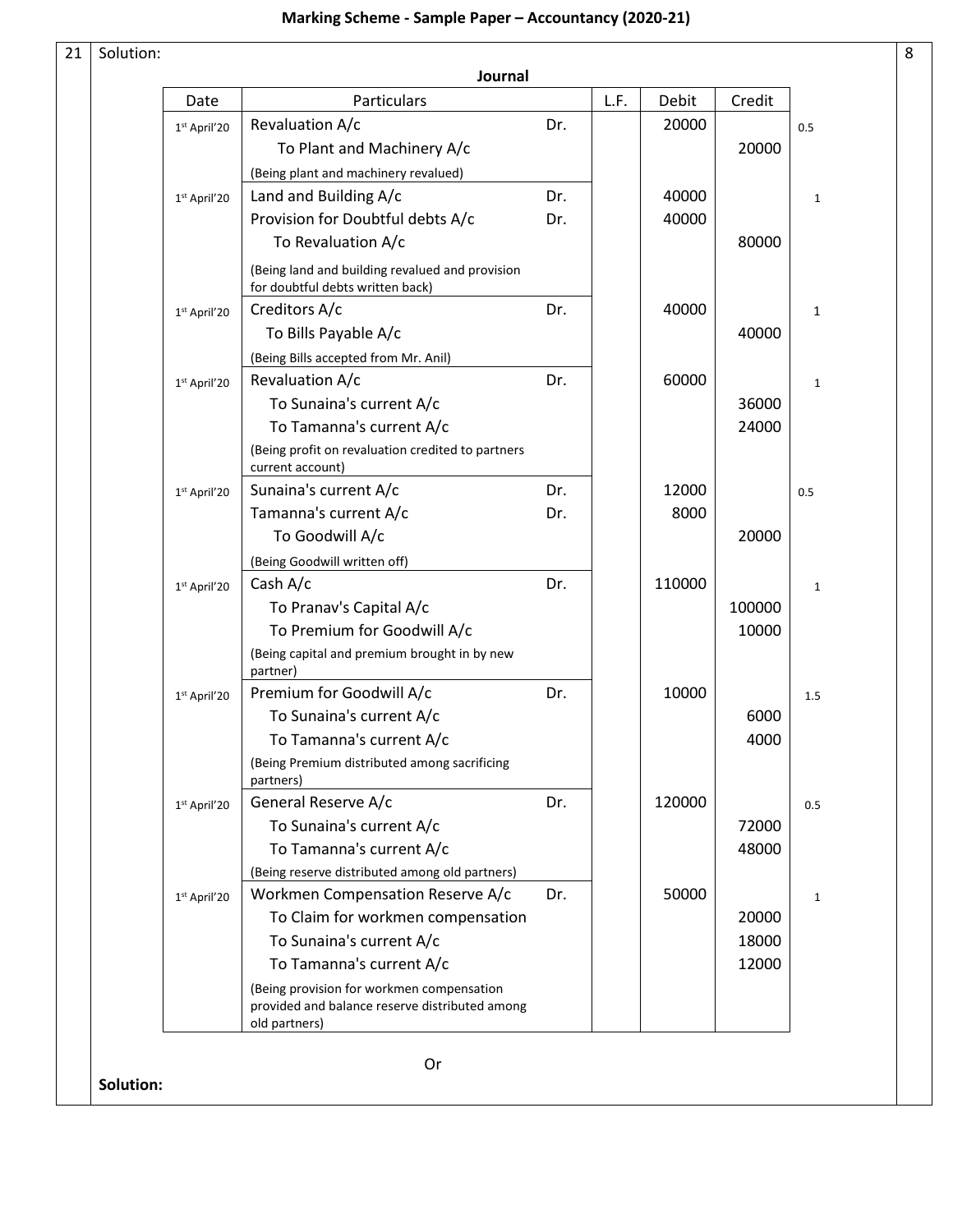| Dr.                                |                                                                            |        | <b>Revaluation A/c</b> |                                              |        |        | Cr.           |
|------------------------------------|----------------------------------------------------------------------------|--------|------------------------|----------------------------------------------|--------|--------|---------------|
| Particulars                        |                                                                            |        | ( )                    | Particulars                                  |        |        | $($ )         |
| <b>To Stock</b><br>900             |                                                                            |        |                        | <b>By Premises</b>                           |        |        | 16,000        |
|                                    | To Provision for legal damages<br>By Provision for Doubtful Debts<br>1,200 |        |                        |                                              |        | 100    |               |
| To Capital A/c. (Profit)           |                                                                            |        | By Furniture           |                                              |        |        |               |
|                                    | Krish 9,000                                                                |        |                        |                                              |        |        |               |
|                                    | Vrish 6,000                                                                |        |                        |                                              |        |        |               |
|                                    | Peter 3,000                                                                |        | 18,000                 |                                              |        |        |               |
|                                    |                                                                            |        | 20,100                 |                                              |        |        | 20,100        |
| Dr.                                |                                                                            |        |                        | <b>Partners' Capital Accounts</b>            |        |        | Cr.           |
| Particulars                        | Krish                                                                      | Vrish  | Peter                  | Particulars                                  | Krish  | Vrish  | Peter         |
| To Vrish's Capital A/c             | 14,000                                                                     |        |                        | By Balance b/d.                              | 46,000 | 30,000 | 20,000        |
| To Vrish's Loan A/c                |                                                                            | 26,000 |                        | By General Reserve A/c                       | 6,000  | 4,000  | 2,000         |
| To Bank A/c                        |                                                                            | 28,000 |                        | By Revaluation A/c                           | 9,000  | 6,000  | 3,000         |
|                                    |                                                                            |        |                        | By Krish's Capital A/c                       |        | 14,000 |               |
| To Balance c/d                     | 47,000                                                                     |        | 25,000                 |                                              |        |        |               |
|                                    | 61,000                                                                     | 54,000 | 25,000                 |                                              | 61,000 | 54,000 | 25,000        |
|                                    |                                                                            |        |                        | <b>Balance Sheet of Krish and Peter</b>      |        |        |               |
|                                    | Liabilities                                                                |        | Amount (`)             | (As at 1 <sup>st</sup> April 2020)<br>Assets |        |        | Amount (`)    |
| Creditors                          |                                                                            |        | 15,000                 | Furniture                                    |        |        | 45,000        |
| <b>Bank Loan</b>                   |                                                                            |        | 20,400                 | Stock                                        |        |        | 8,100         |
| <b>Bills Payable</b>               |                                                                            |        | 12,000                 | Premises                                     |        |        | 96,000        |
| <b>Outstanding Salary</b>          |                                                                            |        | 2,200                  | Debtors                                      |        | 6,000  |               |
| <b>Provision For Legal Damages</b> |                                                                            |        | 7,200                  | Less: Provision for Doubtful Debts           |        | 300    | 5,700         |
| Vrish's Loan A/c                   |                                                                            |        | 26,000                 |                                              |        |        |               |
| Capitals                           |                                                                            |        |                        |                                              |        |        |               |
| <b>Krish</b>                       |                                                                            |        | 47,000                 |                                              |        |        |               |
| Peter                              |                                                                            |        | 25,000                 |                                              |        |        |               |
|                                    |                                                                            |        | 1,54,800               |                                              |        |        | 1,54,800      |
|                                    |                                                                            |        |                        |                                              |        |        | $(2.5+3+2.5)$ |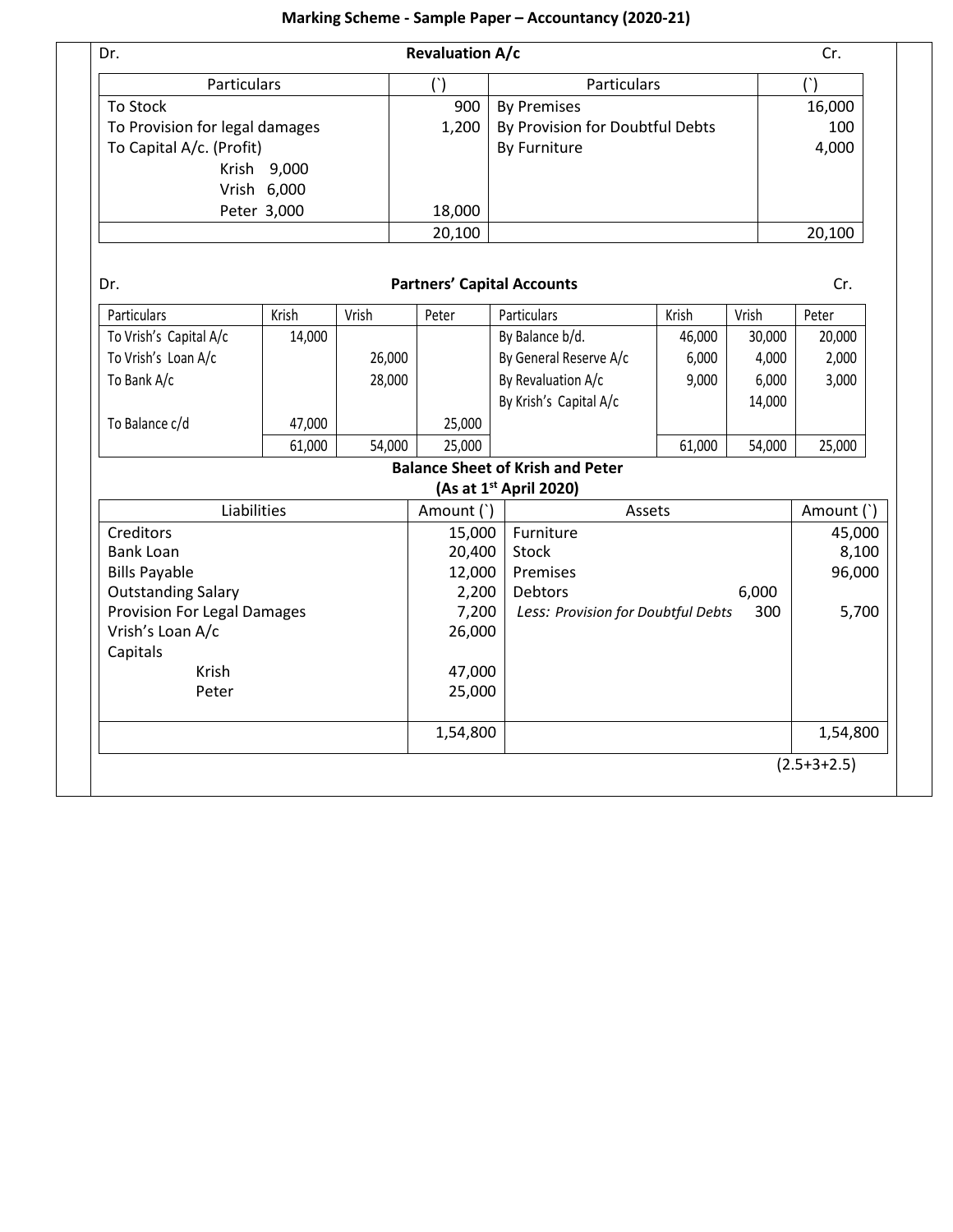| Solution:      | Journal                                                                                                                                                                                                 |            |      |           |                | $(0.5+1+1+2+1.5+1+1=8$ marks)     |                        |
|----------------|---------------------------------------------------------------------------------------------------------------------------------------------------------------------------------------------------------|------------|------|-----------|----------------|-----------------------------------|------------------------|
| S.No.          | Particulars                                                                                                                                                                                             |            | L.F. | Debit (`) |                | Credit (`)                        |                        |
| 1.             | Bank A/c<br>To Equity Share Application A/c<br>Being application money received)                                                                                                                        | Dr.        |      | 19,80,000 |                | 19,80,000                         |                        |
| 2.             | Equity Share Application A/c<br>To Equity Share capital A/c<br>To Equity Share Allotment A/c<br>To Bank A/c                                                                                             | Dr.        |      | 19,80,000 |                | 15,00,000<br>3,00,000<br>1,80,000 |                        |
| 3.             | Being Shares allotted and balance refunded)<br>Equity Share Allotment A/c<br>To Equity Share capital A/c<br>To Securities Premium Reserve A/c<br>(Being Share allotment money including premium<br>due) | Dr.        |      | 25,00,000 |                | 20,00,000<br>5,00,000             |                        |
| 4.             | Bank A/c<br>Calls in Arrears A/c<br>To Equity Share Allotment A/c<br>To Calls in Advance A/c<br>(Being allotment money received)                                                                        | Dr.<br>Dr. |      | 21,99,500 | 2,000          | 22,00,000                         | 1,500                  |
| 5.             | Equity Share Capital A/c<br>Securities premium Reserve A/c<br>To Shares Forfeited A/c<br>To Calls In Arrears A/c<br>(Being 1000 shares forfeited for non-payment of<br>allotment including premium.)    | Dr.<br>Dr. |      |           | 7,000<br>1,000 |                                   | 6,000<br>2,000         |
| 6.             | Bank A/c<br>To Share Capital A/c<br>To Securities Premium Reserve A/c<br>Being forfeited shares reissued at `14 per share)                                                                              | Dr.        |      |           | 14,000         |                                   | 7,000<br>7,000         |
| 7.             | Shares Forfeited A/c<br>To Capital Reserve A/c<br>Being share forfeited money transferred to Capital<br>Reserve account)                                                                                | Dr.        |      |           | 6,000          |                                   | 6,000                  |
|                | Or                                                                                                                                                                                                      |            |      |           |                |                                   |                        |
|                | Journal                                                                                                                                                                                                 |            |      |           |                |                                   |                        |
| S.No.          | <b>Particulars</b>                                                                                                                                                                                      |            |      | L.F.      | Debit (`)      |                                   | Credit (`)             |
| 1              | Bank A/c<br>To Equity Share Application A/c<br>(Being application money received)                                                                                                                       |            | Dr.  |           |                | 35,00,000                         | 35,00,000              |
| $\overline{2}$ | Equity Share Application A/c<br>To Equity Share capital A/c<br>To Equity Share Allotment A/c<br>(Being Shares allotted on proportionate basis and excess                                                |            | Dr.  |           |                | 35,00,000                         | 25,00,000<br>10,00,000 |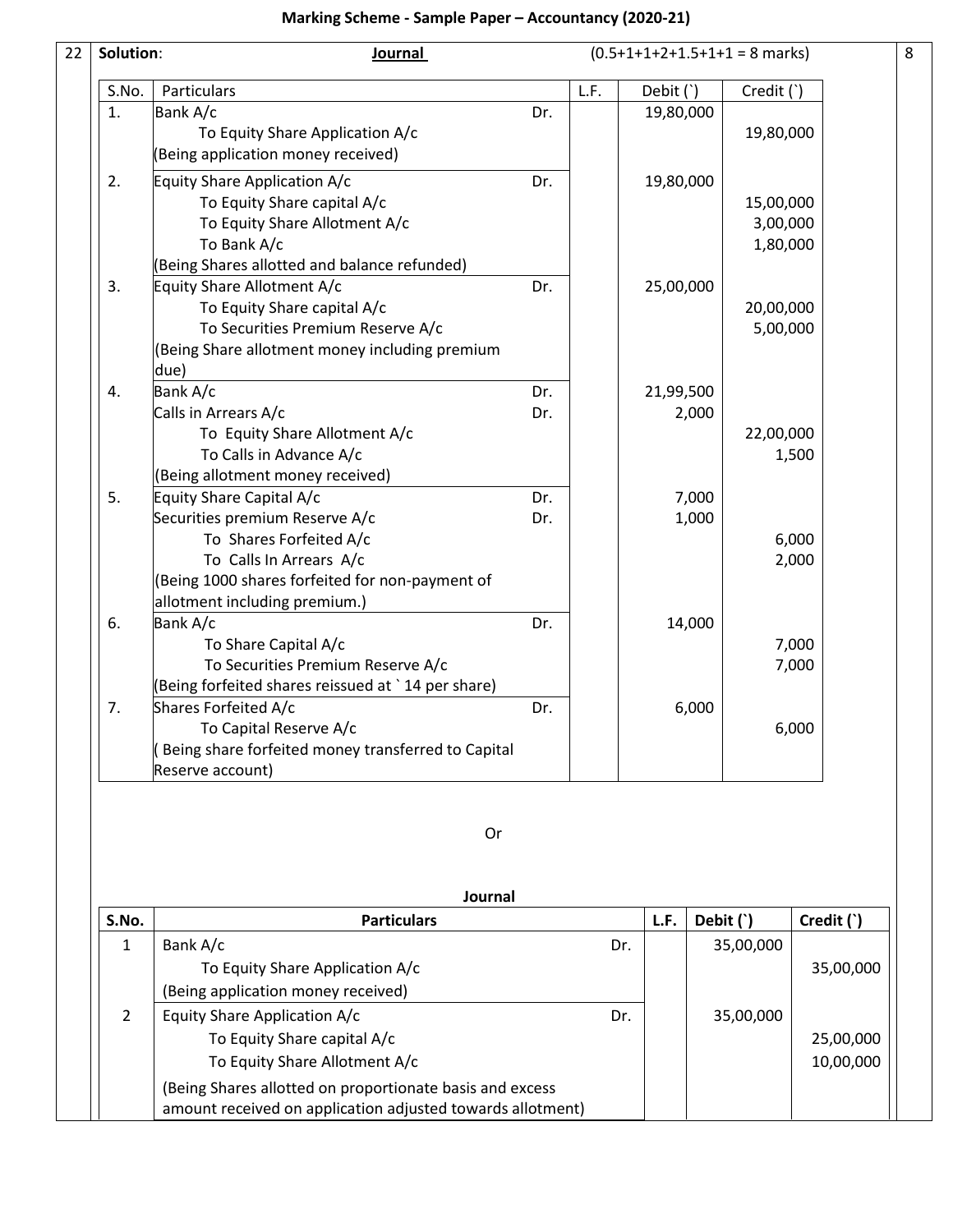| 3              | Equity Share Allotment A/c                                                                         | Dr. | 20,00,000 |           |
|----------------|----------------------------------------------------------------------------------------------------|-----|-----------|-----------|
|                | To Equity Share capital A/c                                                                        |     |           | 10,00,000 |
|                | To Securities Premium Reserve A/c                                                                  |     |           | 10,00,000 |
|                | (Being Share allotment money including premium due)                                                |     |           |           |
| $\overline{4}$ | Bank A/c                                                                                           | Dr. | 9,00,000  |           |
|                | Calls in Arrears A/c                                                                               | Dr. | 1,00,000  |           |
|                | To Equity Share Allotment A/c                                                                      |     |           | 10,00,000 |
|                | (Being allotment money received, except for 5,000 shares)                                          |     |           |           |
| 5              | Equity Share First and Final call A/c                                                              | Dr. | 15,00,000 |           |
|                | To Equity Share capital A/c                                                                        |     |           | 15,00,000 |
|                | (Being share first and final call money due)                                                       |     |           |           |
| 6              | Bank A/c                                                                                           | Dr. | 13,50,000 |           |
|                | Calls in Arrears A/c                                                                               | Dr. | 1,50,000  |           |
|                | To Equity Share First and Final call A/c                                                           |     |           | 15,00,000 |
|                | (Being first and final call money received , except for 5,000                                      |     |           |           |
|                | shares)                                                                                            |     |           |           |
| $\overline{7}$ | Equity Share Capital A/c                                                                           | Dr. | 5,00,000  |           |
|                | Securities premium Reserve A/c                                                                     | Dr. | 1,00,000  |           |
|                | To Shares Forfeited A/c                                                                            |     |           | 3,50,000  |
|                | To Calls In Arrears A/c                                                                            |     |           | 2,50,000  |
|                | (Being 5000 shares forfeited for non-payment of allotment<br>money and first and final call money) |     |           |           |
| 8              | Bank A/c                                                                                           | Dr. | 4,50,000  |           |
|                | Shares Forfeited A/c                                                                               | Dr. | 50,000    |           |
|                | To Share Capital A/c                                                                               |     |           | 5,00,000  |
|                | (Being forfeited shares reissued at `90 per share, as fully paid                                   |     |           |           |
|                | up)                                                                                                |     |           |           |
|                | Shares Forfeited A/c                                                                               | Dr. | 3,00,000  |           |
| 9              | To Capital Reserve A/c                                                                             |     |           | 3,00,000  |
|                | (Being share forfeited money transferred to Capital Reserve)                                       |     |           |           |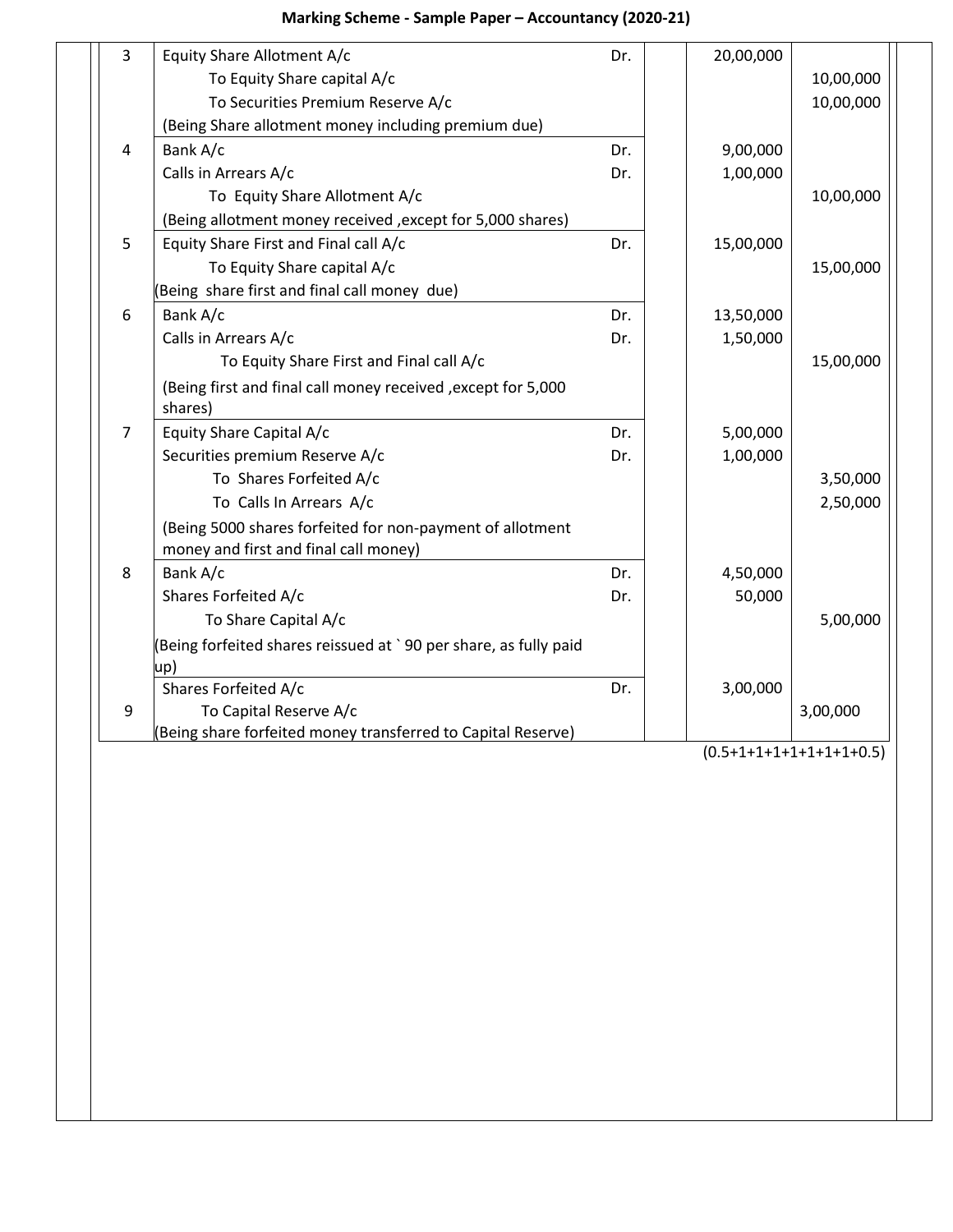|          | $Part - B$                                                                                            |                              |
|----------|-------------------------------------------------------------------------------------------------------|------------------------------|
|          | (Analysis of Financial statements)                                                                    |                              |
|          |                                                                                                       |                              |
| 23       | Answer: C. Outflow `61,600.                                                                           | $\mathbf{1}$                 |
|          |                                                                                                       |                              |
| 24<br>25 | Answer: 1:1                                                                                           | $\mathbf{1}$<br>$\mathbf{1}$ |
| 26       | Answer: (a) Bank Charges<br>Answer: A. Purchase of marketable securities for `25,000 cash.            | $\mathbf{1}$                 |
| 27       | Answer: Contingent                                                                                    | $\mathbf{1}$                 |
| 28       | Solution: b. Inventory turnover ratio                                                                 | $\mathbf{1}$                 |
| 29       | Answer: (a) Only (i) is correct                                                                       | $\mathbf{1}$                 |
| 30       | Solution:                                                                                             | $\overline{3}$               |
|          | Proprietary Ratio = Proprietor's Fund /Total Assets<br>(1/2)                                          |                              |
|          |                                                                                                       |                              |
|          | Total Assets = Debts $\times$ 2                                                                       |                              |
|          | $=$ `5,00,000 $\times$ 2                                                                              |                              |
|          | $=$ 10,00,000<br>(1)                                                                                  |                              |
|          | Proprietor's Funds = Equity Share Capital + Preference Share Capital + Surplus                        |                              |
|          | $=(5,00,000 \times 0.5) + (5,00,000 \times 0.5 \times 25%) + (10,00,000 - 40% \text{ of } 10,00,000)$ |                              |
|          | $= 2,50,000 + 62,500 + 6,00,000$<br>(1)                                                               |                              |
|          | $=$ `9,12,500                                                                                         |                              |
|          | Proprietary Ratio =<br>9,12,500 / 10,00,000                                                           |                              |
|          | 0.912:1<br>(1/2)<br>$=$                                                                               |                              |
|          | <b>Or</b>                                                                                             |                              |
|          | Solution:                                                                                             |                              |
|          | Interest coverage Ratio = Profit before Interest and Tax / Interest on Long term Debts<br>(1/2)       |                              |
|          | Profit after Interest and Tax<br>$=$ $7,50,000$                                                       |                              |
|          | $+$ Tax<br>$=$ 2,50,000                                                                               |                              |
|          | Profit before Tax<br>$=$ 10,00,000<br>(1)                                                             |                              |
|          | + Interest on debenture<br>'72,000<br>$=$                                                             |                              |
|          | $=$ 10,72,000<br>(1)                                                                                  |                              |
|          |                                                                                                       |                              |
|          | $\frac{10,72,000}{2}$ = 14.89 times<br>Interest coverage Ratio =<br>(1/2)<br>72,000                   |                              |
|          |                                                                                                       |                              |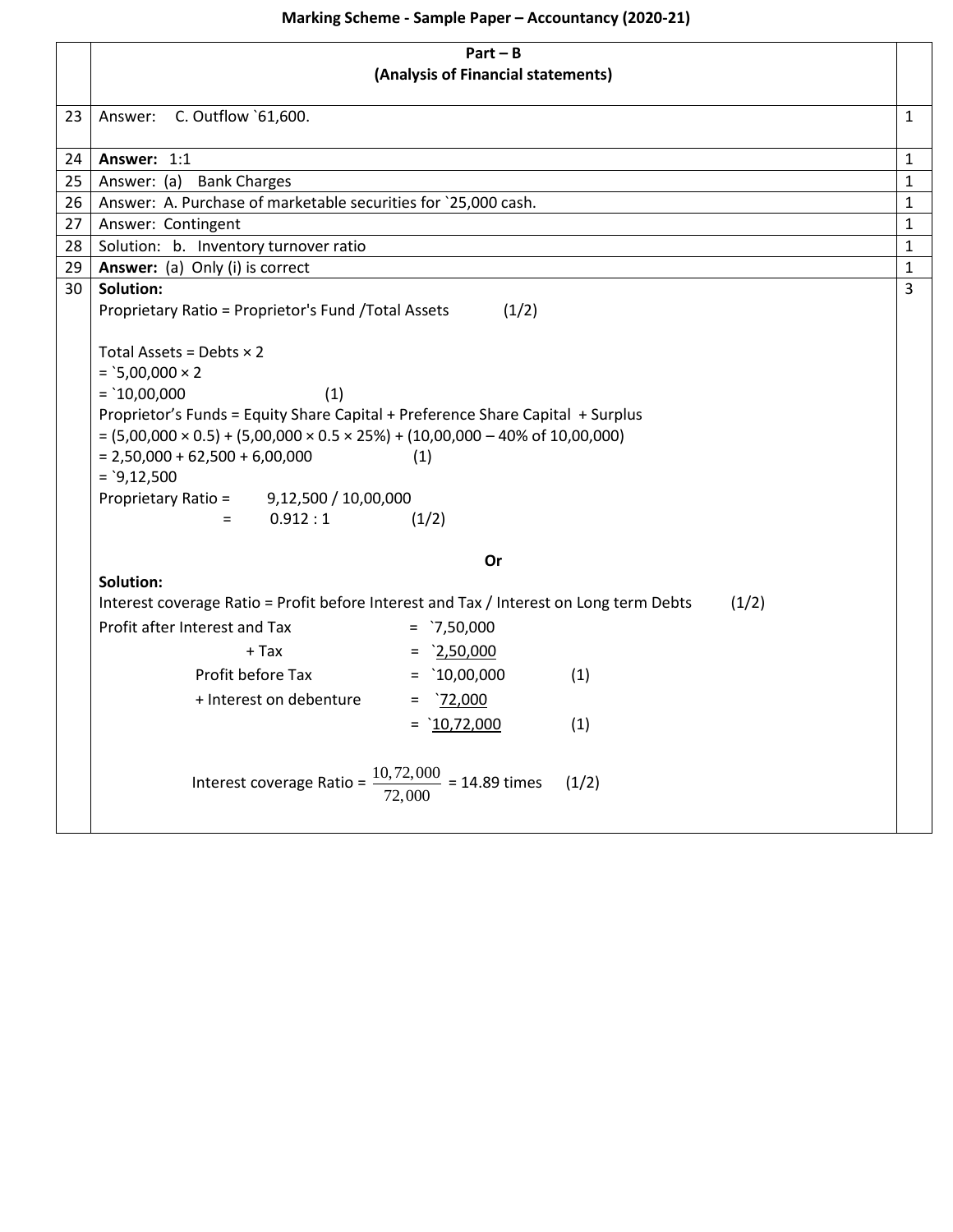| Solution:                                                                            |             |            |           |          |            |
|--------------------------------------------------------------------------------------|-------------|------------|-----------|----------|------------|
| Comparative Statement of Profit and Loss for the years ended March 31, 2019 and 2020 |             |            |           |          |            |
| Particulars                                                                          | <b>Note</b> | 2018-19    | 2019-20   | Absolute | Percentage |
|                                                                                      | No.         |            |           | Change   | Change     |
| I. Revenue From operations                                                           |             | 20,00,0000 | 25,00,000 | 5,00,000 | 25.00      |
| II. Total revenue                                                                    |             | 20,00,000  | 25,00,000 | 5,00,000 | 25.00      |
| Less: Expenses                                                                       |             |            |           |          |            |
| III. Cost of material Consumed                                                       |             | 10,00,000  | 13,00,000 | 3,00,000 | 30.00      |
| IV. Other Expenses                                                                   |             |            | 1,20,000  | 1,20,000 | -----      |
| Total expenses                                                                       |             | 10,00,000  | 14,20,000 | 4,20,000 | 42.00      |
| V. Profit before tax $(II - IV)$                                                     |             | 10,00,000  | 10,80,000 | 80,000   | 8.00       |
| Less: Tax @ 50%                                                                      |             | 5,00,000   | 5,40,000  | 40,000   | 8.00       |
| VI. Profit after Tax                                                                 |             | 5,00,000   | 5,40,000  | 40,000   | 8.00       |

**Or**

#### **Common Size Balance sheet of R Ltd. (as at 31-03-19 and 31-03-2020)**

|                                   |  | <b>Absolute</b> | <b>Absolute</b> | As a % of Balance Sheet |               |
|-----------------------------------|--|-----------------|-----------------|-------------------------|---------------|
| <b>Particulars</b><br>Note no.    |  | 31.3.2019()     | 31.3.2020 (`)   | 31.3.2019 (%)           | 31.3.2020 (%) |
| <b>I EQUITY AND LIABILITIES</b>   |  |                 |                 |                         |               |
| 1. Shareholder's Funds:           |  |                 |                 |                         |               |
| <b>Share Capital</b><br>a.        |  | 2,00,000        | 2,50,000        | 66.67                   | 62.5          |
| <b>Reserves and Surplus</b><br>b. |  | 60,000          | 80,000          | 20                      | 20            |
| <b>2. Current Liabilities:</b>    |  |                 |                 |                         |               |
| <b>Trade Payable</b><br>a.        |  | 40,000          | 70,000          | 13.33                   | 17.5          |
| Total                             |  | 3,00,000        | 4,00,000        | 100                     | 100           |
| <b>II ASSETS</b>                  |  |                 |                 |                         |               |
| 1.<br><b>Non-Current Assets:</b>  |  |                 |                 |                         |               |
| <b>Fixed Assets:</b><br>a.        |  | 1,20,000        | 1,60,000        | 40                      | 40            |
| i.<br><b>Tangible Assets</b>      |  | 30,000          | 20,000          | 10                      | 5             |
| ii.<br>Intangible Assets          |  |                 |                 |                         |               |
| <b>Current Assets</b><br>2.       |  |                 |                 |                         |               |
| Inventories<br>a.                 |  | 30,000          | 80,000          | 10                      | 20            |
| <b>Trade Receivables</b><br>b.    |  | 1,00,000        | 1,20,000        | 33.33                   | 30            |
| Cash and Cash Equivalents<br>c.   |  | 20,000          | 20,000          | 6.67                    | 5             |
| <b>Total</b>                      |  | 3,00,000        | 4,00,000        | 100                     | 100           |

32 **Solution:**

**Solution:**

| Cash flow Statement of Relga Ltd. |             |          |
|-----------------------------------|-------------|----------|
| (As per As-3 revised)             |             |          |
| <b>Particulars</b>                | Details (`) | Amount(` |

| <b>Particulars</b>                         | Details ( | Amount( |
|--------------------------------------------|-----------|---------|
| <b>Operating Activities</b>                |           |         |
| Profit before Tax and Extra-ordinary items | 20,000    |         |
| Non-Operating and Non-cash items           |           |         |
| Loss on Sale of Machinery                  | 15,000    |         |
| Depreciation Charged on Machinery          | 20,000    |         |
| Goodwill amortized                         | 8,000     |         |

6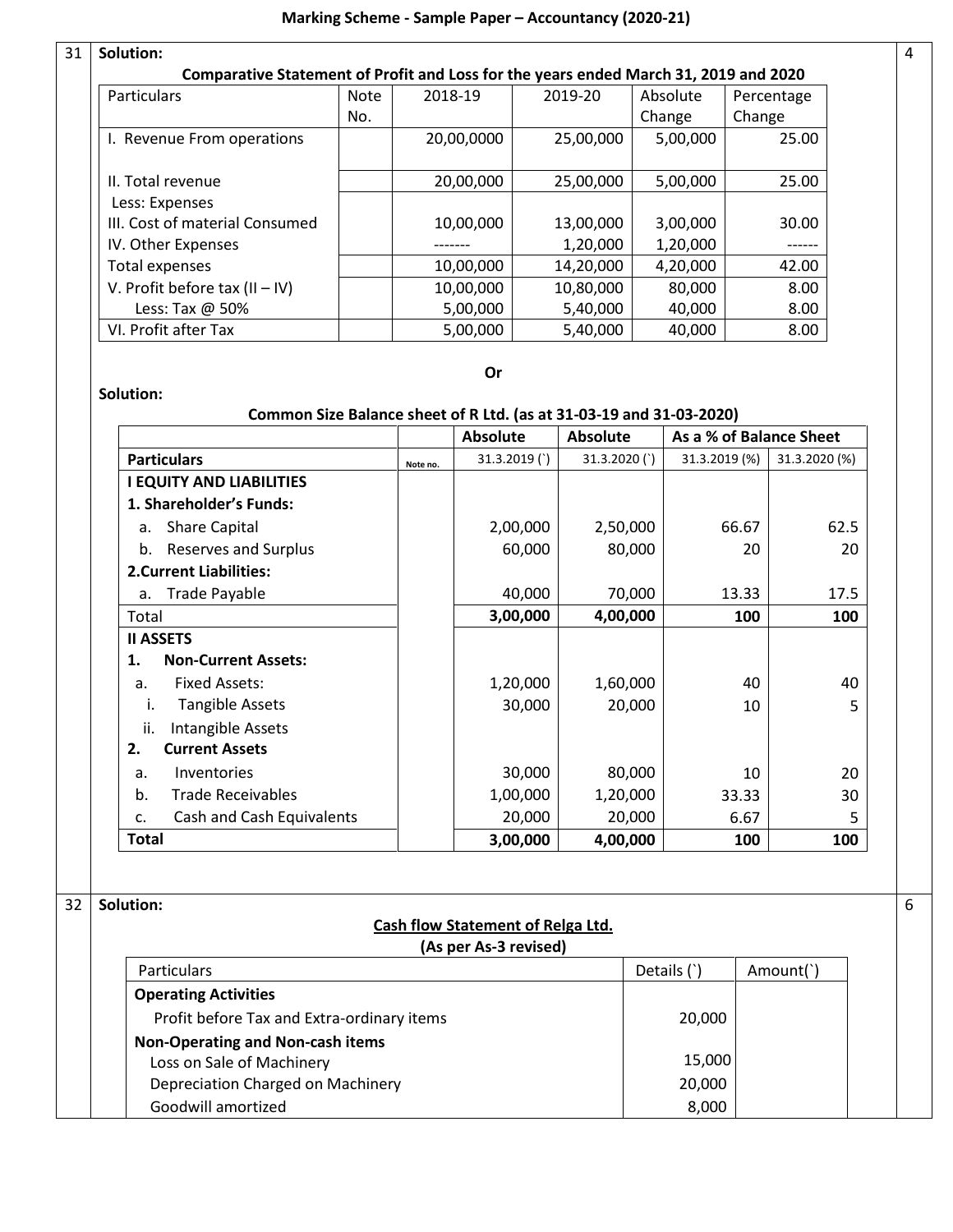| Interest on Debentures                             | 12,000     |              |
|----------------------------------------------------|------------|--------------|
| Operating profit before changes in working capital | 75,000     |              |
| <b>Changes in working Capital</b>                  |            |              |
| Increase in creditors                              | 20,000     |              |
| Increase in Bills Payable                          | 80,000     |              |
| Decrease in outstanding expenses                   | (5,000)    |              |
| Increase in inventories                            | (20,000)   |              |
| Increase in trade receivables                      | (20,000)   |              |
| Cash inflow from operating activities              |            | 1,30,000     |
| <b>Investing Activities</b>                        |            |              |
| Sale of Machinery                                  | 15,000     |              |
| Purchase of Machinery                              | (1,00,000) |              |
| Loans advanced                                     | (30,000)   |              |
| Cash used in investing activities                  |            | (1, 15, 000) |
| <b>Financing Activities</b>                        |            |              |
| Issue of shares                                    | 50,000     |              |
| Debentures Redeemed                                | (20,000)   |              |
| Interest on Debentures                             | (12,000)   |              |
| <b>Cash from financing activities</b>              |            | 18,000       |
| Net Cash inflow during the year                    |            | 33,000       |
| Add: opening Cash and cash equivalents             |            | 65,000       |
| Closing Cash and Cash equivalents                  |            | 98,000       |

| Dr                             | Machinery A/c |                                   |          |
|--------------------------------|---------------|-----------------------------------|----------|
| <b>Particulars</b>             | Amount        | Particulars                       | Amount   |
| To Balance b/d                 | 2,00,000      | By Bank A/c                       | 15,000   |
| To Bank A/c (balancing figure) | 1,00,000      | By Profit & Loss A/c              | 15,000   |
|                                |               | By Provision for Depreciation A/c | 10,000   |
|                                |               | By Balance c/d                    | 2,60,000 |
|                                | 3,00,000      |                                   | 3,00,000 |
|                                |               |                                   |          |

| Dr               | Provision for Depreciation A/c |                                |        |
|------------------|--------------------------------|--------------------------------|--------|
| Particulars      | Amount                         | <b>Particulars</b>             | Amount |
| To Machinery A/c | 10,000                         | By Balance b/d                 | 50,000 |
|                  |                                | By Depreciation A/c (balancing |        |
| To Balance c/d   | 60,000                         | figure)                        | 20,000 |
|                  | 70,000                         |                                | 70,000 |
|                  |                                |                                |        |
|                  |                                |                                |        |
|                  | $Part - B$                     |                                |        |

|    | (Computerised Accounting)                                                                                                                                                                                      |  |
|----|----------------------------------------------------------------------------------------------------------------------------------------------------------------------------------------------------------------|--|
| 23 | Answer: Primary key is a key in the relational database that is unique for each record. It consists of minimum<br>possible one or more than one attributes of a table such as telephone number with area code. |  |
| 24 | Answer: Computerised Accounting system takes (i) Accounting transactions as inputs which are processed<br>through (ii) Accounting software to generate reports.                                                |  |
| 25 | Answer: (a) Absolute cell reference.                                                                                                                                                                           |  |
| 26 | Answer: (C) Assets, Capital, Liabilities, Revenue and Expenses                                                                                                                                                 |  |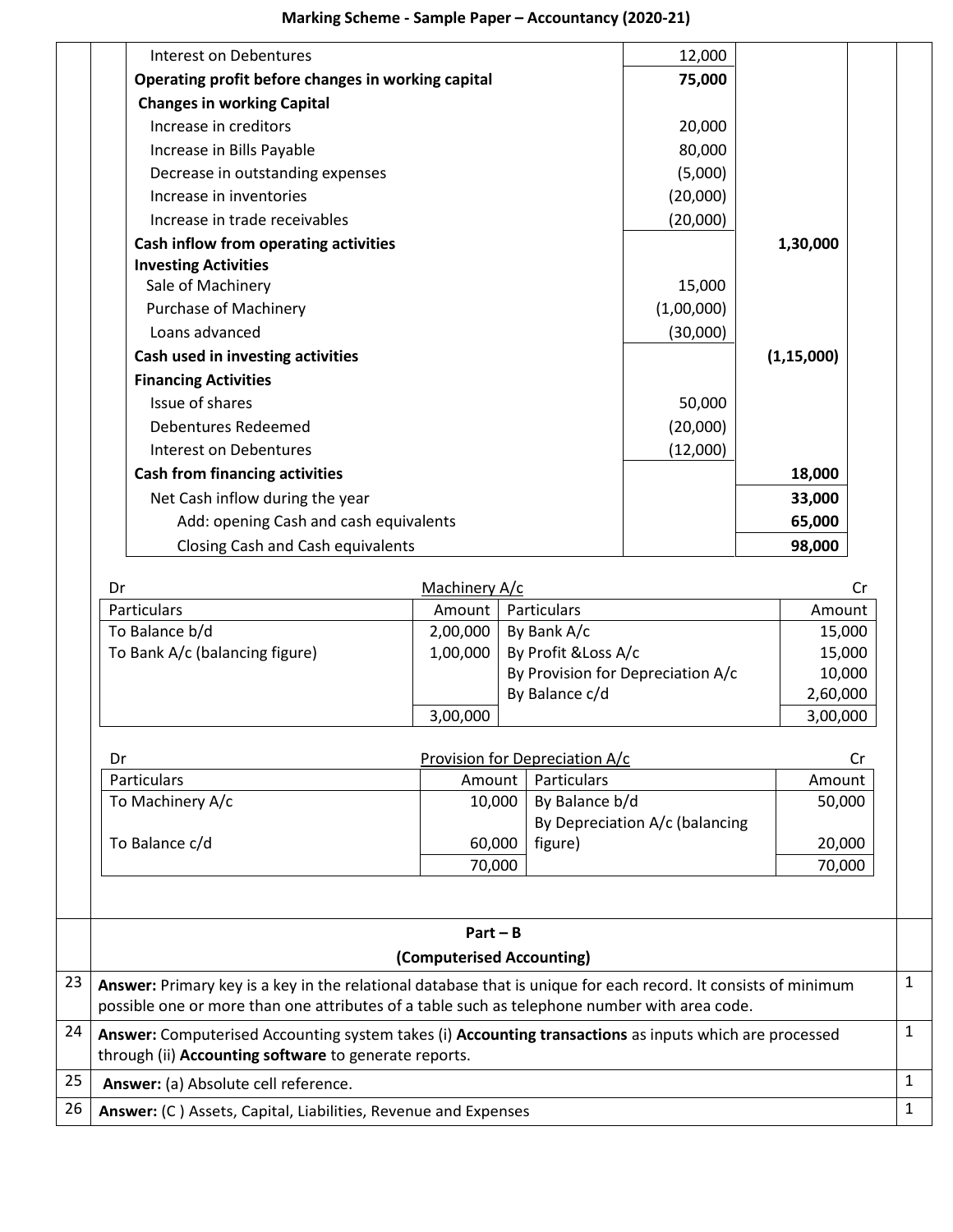| 27 | Answer: (c) Column between start and end points of Excel sheet.                                                                                                                                                                                                                                                                                                                                    | $\mathbf{1}$   |
|----|----------------------------------------------------------------------------------------------------------------------------------------------------------------------------------------------------------------------------------------------------------------------------------------------------------------------------------------------------------------------------------------------------|----------------|
| 28 | Answer: A data element is the smallest named unit of data in the information system. In accounting, a<br>transaction consists of four data elements, such as name of the account, accounting code, date of transaction<br>and amount.                                                                                                                                                              | $\mathbf{1}$   |
| 29 | Answer: (c) Data is not made available to everybody.                                                                                                                                                                                                                                                                                                                                               | $\mathbf{1}$   |
| 30 | <b>Answer: Null Values:</b>                                                                                                                                                                                                                                                                                                                                                                        | $\overline{3}$ |
|    | Absence of data item is represented by a special value called null value. There are three situations which may<br>require the use of null value.                                                                                                                                                                                                                                                   |                |
|    | When particular attribute does not apply to an entity.<br>Value of an attribute is unknown although it exist.<br>$\bullet$<br>Unknown because it does not exist.                                                                                                                                                                                                                                   |                |
|    | Complex Attributes :                                                                                                                                                                                                                                                                                                                                                                               |                |
|    | These are composite and multivalue attributes which may be nested (or grouped) to constitute complex ones.<br>The parenthesis $\{\}$ are used for showing grouping of components of composite attributes. The braces $\{\}$ are used<br>for showing the multivalue attributes.                                                                                                                     |                |
|    | OR                                                                                                                                                                                                                                                                                                                                                                                                 |                |
|    | Answer: Types of vouchers (any three)                                                                                                                                                                                                                                                                                                                                                              |                |
|    | (i)<br>Contra voucher: Used for fund transfer between cash and Bank A/c only. This voucher is used if cash is<br>withdrawn from Bank for office or deposited in the Bank from office.                                                                                                                                                                                                              |                |
|    | Receipt Voucher: All the inflow of money is recorded through receipt voucher. Such receipts may be<br>(ii)<br>towards any income such as receipts from Debtors, loan/advance taken or refund of loan/advance etc.                                                                                                                                                                                  |                |
|    | Payment Voucher: All outflow of money is recorded through payment voucher such payments may be<br>(iii)<br>towards any purchases, Expenses, due to creditors, loan/advance etc.                                                                                                                                                                                                                    |                |
|    | Journal Voucher: It is an adjustment voucher, normally used for non-cash transactions like adjustment<br>(iv)<br>between ledgers.                                                                                                                                                                                                                                                                  |                |
| 31 | Answer:                                                                                                                                                                                                                                                                                                                                                                                            | 4              |
|    | Sequential codes                                                                                                                                                                                                                                                                                                                                                                                   |                |
|    | These are the codes in which code numbers and/or letters are assigned in a consecutive order. These codes are<br>applied primarily to source documents such as cheques, invoices etc. This facilitates document searches. This<br>process enables either identification of missing codes (numbers) relating to a particular document or to trace a<br>relevant document on the basis of the codes. |                |
|    | Mnemonic codes                                                                                                                                                                                                                                                                                                                                                                                     |                |
|    | These codes consist of alphabets or abbreviations as symbols to codify a piece of information. SJ for sales journal,<br>HQ for Headquarters are examples of mnemonic codes.                                                                                                                                                                                                                        |                |
|    | Or                                                                                                                                                                                                                                                                                                                                                                                                 |                |
|    | Answer: A Graph is a pictorial presentation of data which has at least two dimensional relationships.                                                                                                                                                                                                                                                                                              |                |
|    | Three advantages:                                                                                                                                                                                                                                                                                                                                                                                  |                |
|    | 1. Graphs help to explore                                                                                                                                                                                                                                                                                                                                                                          |                |
|    | 2. Graphs help to present                                                                                                                                                                                                                                                                                                                                                                          |                |
|    | 3. Graphs help to convince                                                                                                                                                                                                                                                                                                                                                                         |                |